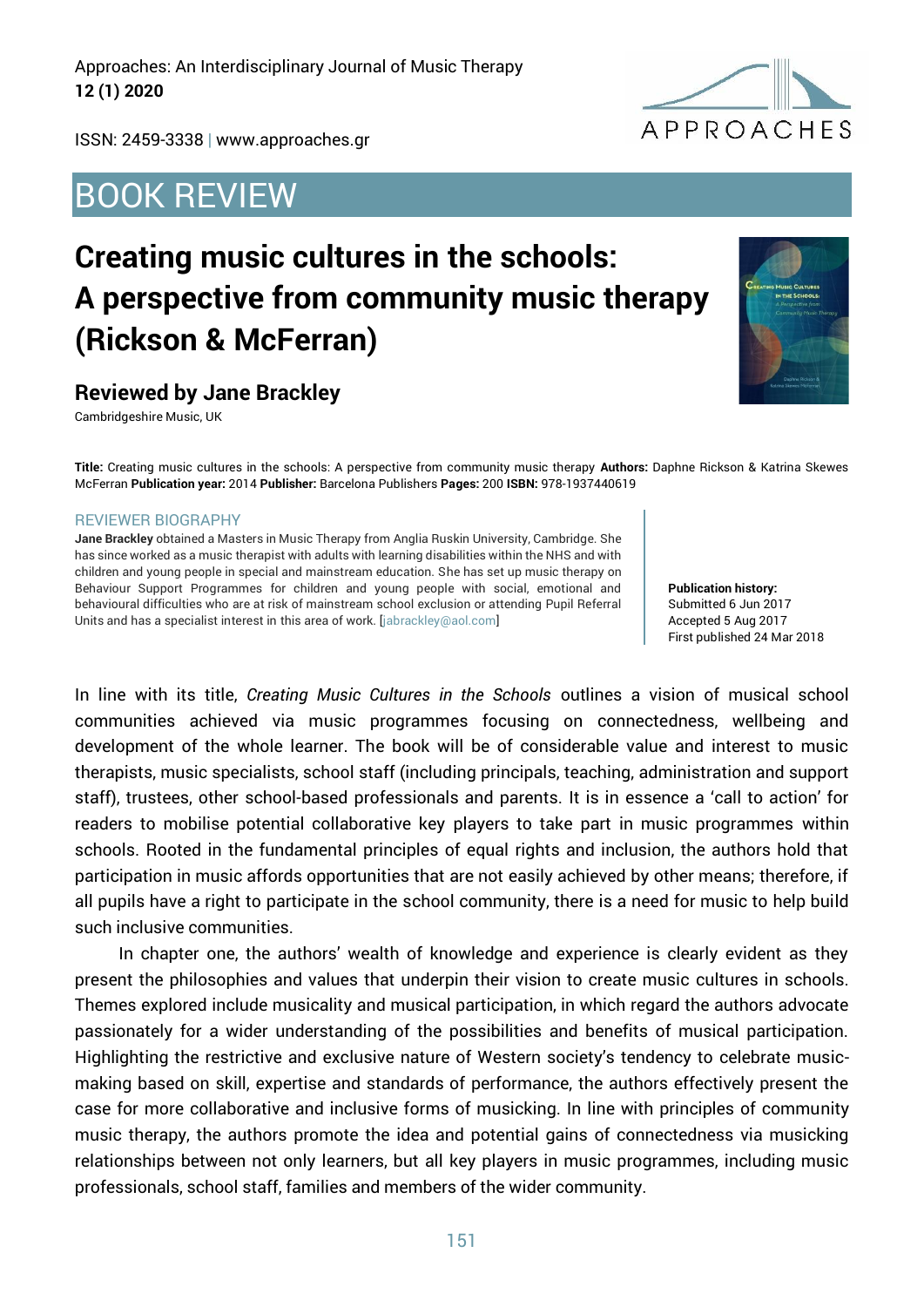Chapter two considers necessary factors for the furtherance of musical cultures in schools, exploring political issues and presenting a rationale for the appropriation of international and local policies to lobby for music programmes that integrate wellbeing and connectedness. The authors provide an in-depth and highly relevant sense of context, considering musical participation in relation to health and disability, human rights and social justice. Relevant theories of education and learning as well as developments in music therapy are concisely presented and their impact on contemporary schools examined. The authors' working knowledge and understanding of educational settings is apparent as they refer to the need to respond to current contextual issues, such as the move towards inclusion and aspects of power-distribution in schools. The thought-provoking call is for a questioning of identity amongst professionals, including therapists, and for critical reflection to minimise risks of inflicting or reinforcing injustices and hierarchies that may mirror other players' experiences in wider society. A change of role for therapists is thus advocated, with the need to function as a resource within the school environment  $-$  i.e. adopting an inclusive, more egalitarian, collaborative and community-oriented approach derived from a social justice and human rights perspective as opposed to an arguably more traditional, specialist problem-solver therapeutic approach.

In chapter three, the authors present well defined and articulated core values of "mutuality, respect, empowerment and commitment" (p.37) underpinning music programmes, drawing on theories from community music therapy to examine how these might be applied in practice. A 'Model of Action and Reflection' (p.43) locating these values within new music programmes is outlined according to five cycles or action points: 1. Getting a Feel for the System; 2. Providing Examples and Experimenting with What we can Do; 3. Implementing Potential Programmes; 4. Embedding Music in the School Community; 5. Considering Sustainability. This model provides an invaluable practical guide and framework for readers who might otherwise feel overwhelmed by the ideals of the authors as presented in the first three chapters. It is, indeed, reflective of the authors' awareness of their reader that they acknowledge the potential for such a feeling of overwhelm at this stage within the book. The authors ensure the reader's ongoing engagement and sense of their ideals as realistic and attainable through the well-timed introduction of seven chapters of vignettes, which serve to demonstrate the enactment of the authors' values and principles in small and larger ways within music programmes in different settings.

Chapters four to ten are subsequently introduced as vignettes written by the authors from differing perspectives including principal, classroom teacher, music teacher, instrumental teacher, teacher's aide and administrator. The authors acknowledge clearly at this point that the vignettes do not represent actual people and events, but serve rather as hypothetical accounts based on the authors' experiences of developing music cultures in schools and presented from differing perspectives.

This manner of presenting the vignettes certainly provides a reinforcing and consolidating structural formula to the chapters, each of which refers to the five cycles of the 'Model of Action and Reflection' as relevant to its music programme and setting. As intended, the vignettes provide extremely helpful and informative examples of what it might look like to set up, implement and evaluate music programmes in diverse settings. Personally, I would have welcomed the opportunity to read the experiences of different and varied players (with no vested interest in process or outcomes) *in their own words* as to my mind this would add authenticity, objectivity and 'weight' to respective accounts;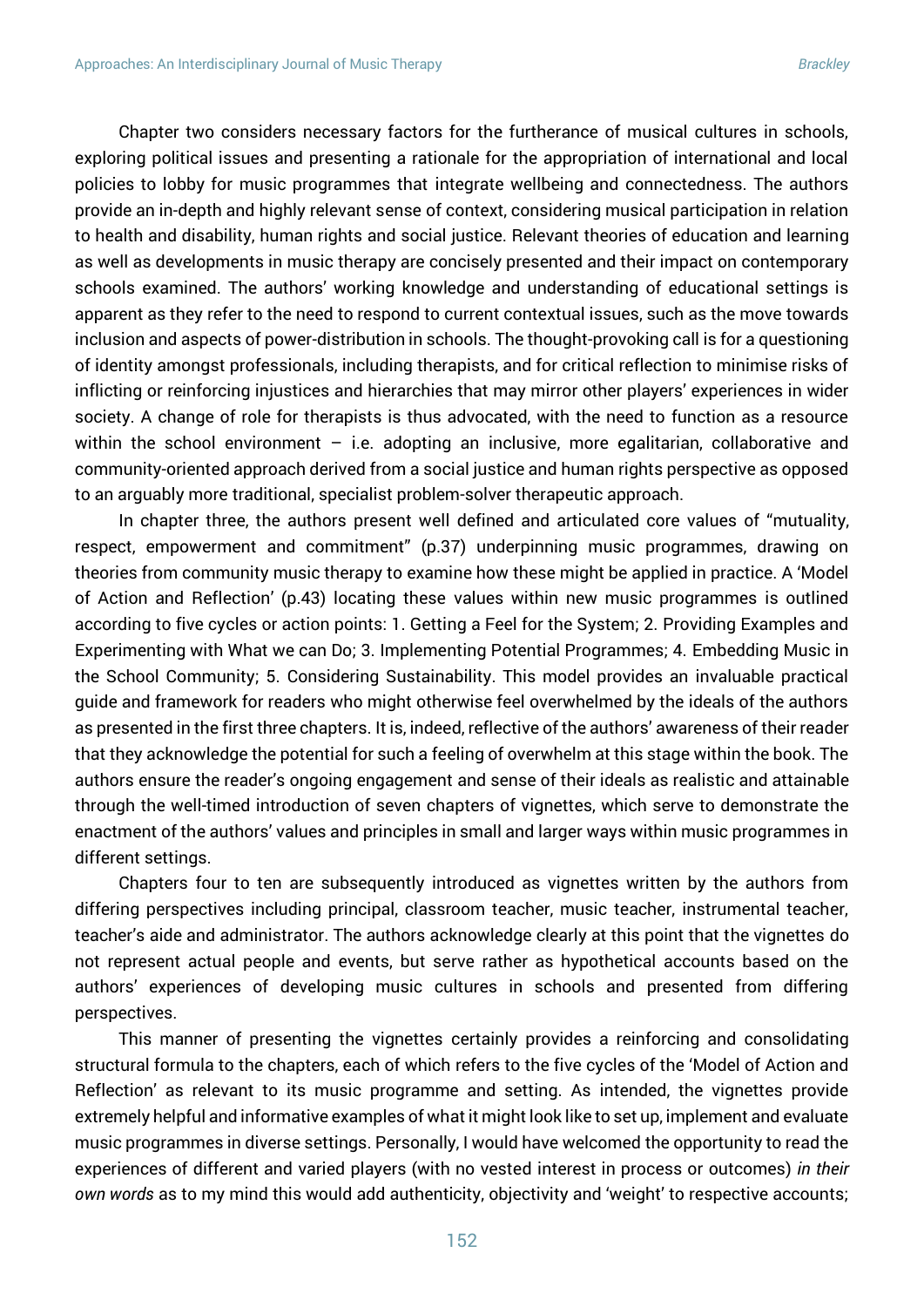in addition, different uses of language and styles of writing in successive vignette chapters would, in my view, add colour and richness to the discourse, at the same time allowing diverse players a voice in line with values expounded within the book  $-$  i.e. of empowerment, inclusion and collaboration.

Nevertheless, the authors' writing is informative, clear and engaging, and a balanced account is provided in each of the vignette chapters, detailing real challenges, areas of conflict and difficulty as well as positive experiences and outcomes. Real issues in schools are highlighted and include: limited resources including time, funding and equipment; the critical need for support from school leadership in assigning resources; parental expectations; political agendas / educational philosophies and the practical implications and impact of these – e.g. inclusion; the need for ongoing open communication in the face of different and sometimes conflicting educational / therapeutic approaches to musicmaking; and sustainability of music programmes. Noted benefits for players include: engagement and involvement in music programmes; collaborative decision-making leading to an increased sense of responsibility and commitment; enhanced self-esteem; raised confidence; improved communication; meaningful self-expression; social inclusion; integrated learning and educational gains; new perspectives, behaviours and attitudes; and a different experience of self and identity as expressed in diverse players' statements to the effect that 'I surprised myself'.

Finally, the authors present in chapter eleven emerging ideas and principles on evaluating musical engagement within programmes. An extremely useful evaluation tool and helpful evaluation examples are provided, scoring the values of mutuality, respect, empowerment and commitment (rather than musical achievement or psychological improvement). A description and evidence is also added under each heading. The authors clearly articulate their decision to target structures rather than individuals in evaluating programmes and to use reflection rather than measurement, valuing the affective dimension and taking into account information gathered via listening and watching. The importance of compiling an informative final report (in line with a sample report provided) of practical use to school leadership is finally emphasised, to include funding and resourcing requirements as well as recommendations for sustainability of music programmes.

In closing, on a personal note I found the authors' passion and commitment to their values and ideals, as upheld in their vision of musical school communities, compelling and inspiring. The wealth of relevant theory, knowledge and understanding presented is informative and thought-provoking and, as intended, successfully leads to questioning and reflection as a practitioner. As mentioned earlier, in the former part of the book the authors' ideals can sometimes feel overwhelming and ambitious to the extent that doubts arise as to how far they are attainable without major institutional reform at a high level. However, given practical examples of how music programmes might look, together with the invaluable offer of a structural framework for their implementation and evaluation, it becomes possible to see how the authors' ideals might translate into practice and to visualise real and exciting possibilities for trialling new and relevant music programmes within local school communities. In managing to thus successfully demonstrate the application of theory in practice, moreover in specific rather than abstract terms through reference to well-defined, shared tools and resources, I believe that this book has achieved its aim. It will appeal to a broad spectrum of readers with an interest in schoolbased work, contributing effectively and necessarily to new ways of thinking and approaching musicking in schools.